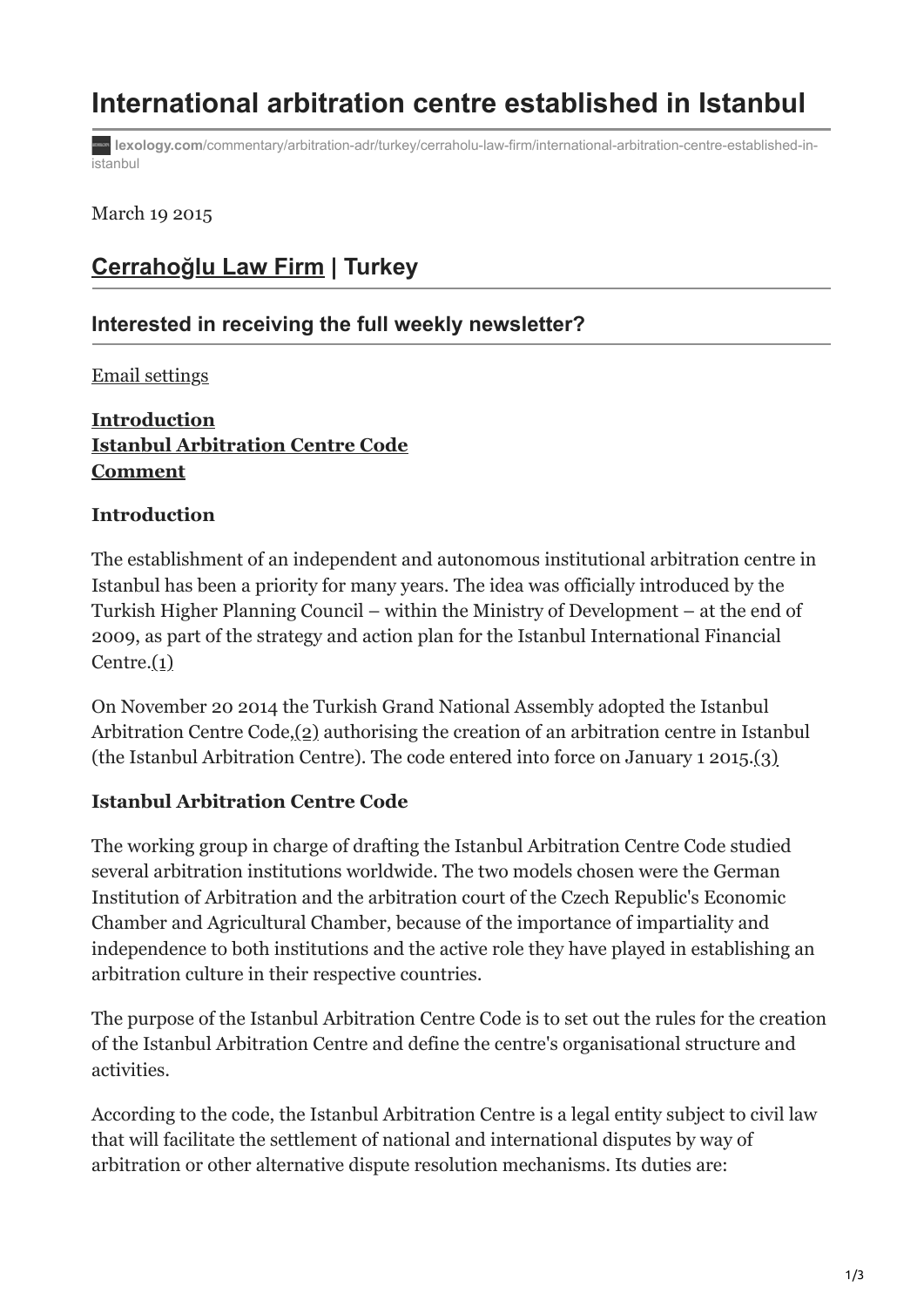- to determine the rules with respect to arbitration and other alternative dispute resolution mechanisms;
- to ensure the conduct of these proceedings; and
- to promote arbitration and other alternative dispute resolution mechanisms. $(4)$

The Istanbul Arbitration Centre has two separate arbitration courts, one for domestic and the other for international disputes. It is further composed of a general assembly, a board of directors, auditors, an advisory board and a secretary general.(5)

The general assembly is composed of 25 members with at least 10 years' professional experience. They are elected as representatives by various institutions, including the Union of Turkish Bar Associations, the Turkish Council of Higher Education, the Ministry of Justice, the Banks Association of Turkey, the Capital Markets Board of Turkey, the Confederation of Turkish Tradesmen and Craftsmen and the Turkish Union of Chambers and Commodity Exchanges (which also has its own institutional arbitration).(6) The general assembly elects, in turn, the members of the board of directors, the advisory board and the auditors.(7) The members of the domestic and international arbitration courts and the secretary general are elected by the board of directors, and must be legal practitioners with at least 10 years' professional experience.(8)

The Istanbul Arbitration Centre Code does not include arbitration rules. The rules that regulate the conduct of cases submitted to the centre, as well as the procedures and principles regarding its operation, will be drafted by the board of directors, with the input of the advisory board, and adopted with the approval of the general assembly.(9) According to the code, these rules should be promulgated within six months of the election of the board of directors,(10) which should take place in the next couple of months.(11) The Istanbul Arbitration Centre's first arbitration rules are thus not expected until late 2015.

Finally, in order to safeguard the principles of confidentiality and impartiality – which are mainstays of all arbitration proceedings – the Istanbul Arbitration Centre Code includes a confidentiality and limitation provision. According to this provision, the members of the governing bodies and employees of the Istanbul Arbitration Centre must keep confidential any information with which they become acquainted during their work. $(12)$ Further, apart from members of the advisory board, such persons cannot act as arbitrators or mediators in cases submitted to the Istanbul Arbitration Centre, unless the parties agree to it. $(13)$ 

# **Comment**

There has been a significant increase in the number of international arbitration proceedings involving Turkish parties in recent years. The establishment of a globally renowned arbitration centre in Istanbul, Turkey's financial centre, was therefore essential.

The enactment of the Istanbul Arbitration Centre Code and the creation of the Istanbul Arbitration Centre should reinforce Istanbul's status as an international business and arbitration centre and facilitate the use of alternative dispute resolution mechanisms in